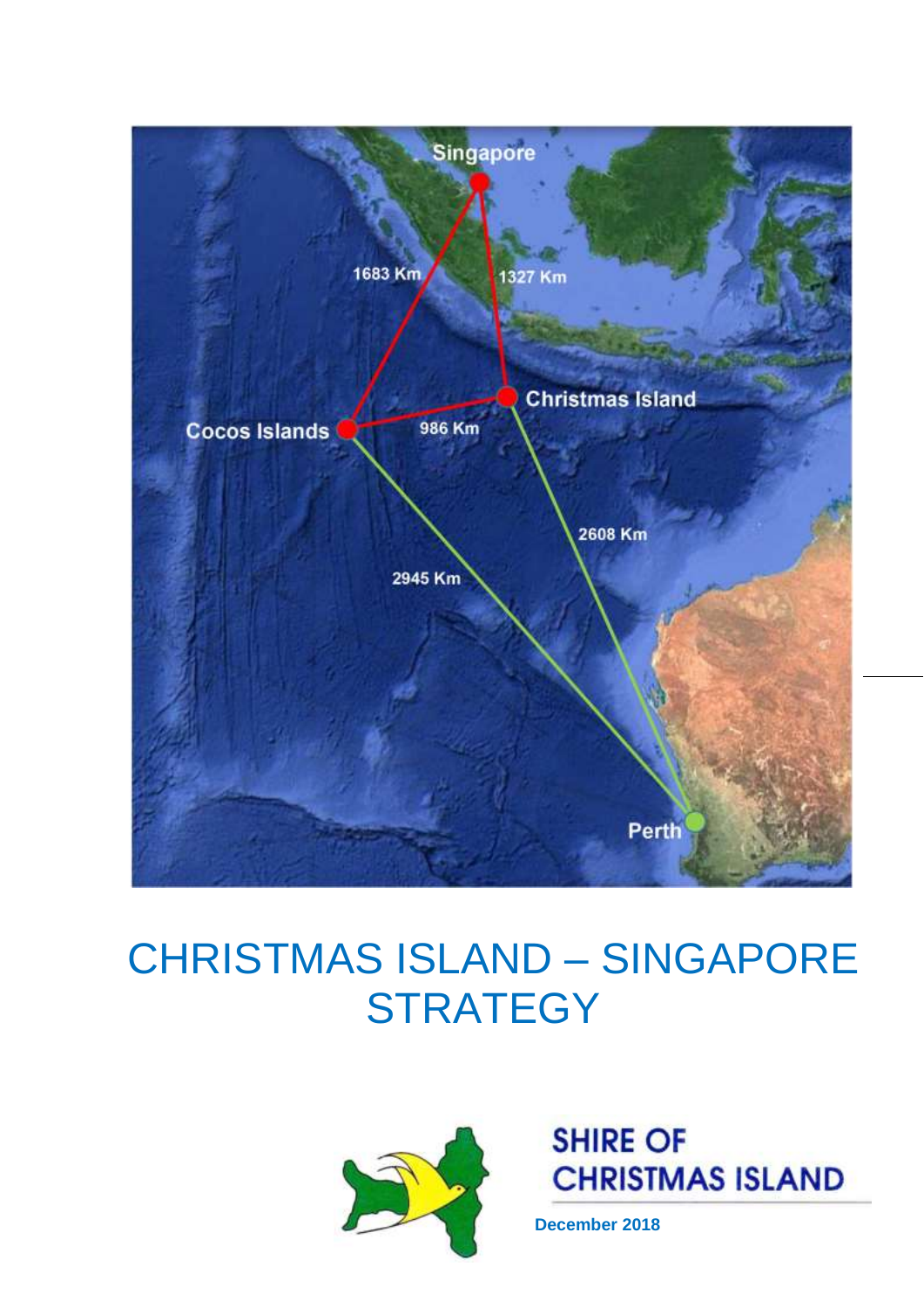# Content Page

| 1. Preamble Statement               |                                | $\overline{2}$  |
|-------------------------------------|--------------------------------|-----------------|
| 2. Introduction                     |                                | 3               |
| 3. ASCSP Fact Sheet - Project 2025  |                                | 3               |
| 4. Strategic Initiatives            |                                | 4               |
| <b>Population Growth</b>            |                                | 6               |
| <b>Cessation of Mining</b>          |                                | 6               |
| <b>Food Supply</b>                  |                                | 6               |
| <b>Tourism Opportunities</b>        |                                | $\overline{7}$  |
| <b>Construction Material Supply</b> |                                | 8               |
| <b>Future Economic Activities</b>   |                                | 8               |
| <b>Private Investment</b>           |                                | 8               |
| <b>Natural Environment</b>          |                                | 9               |
| <b>Climate Change</b>               |                                | 9               |
| <b>Roads</b>                        |                                | 9               |
| <b>Airport</b>                      |                                | 10              |
| Port                                |                                | 10              |
| <b>Higher Education</b>             |                                | 11              |
| <b>Defence</b>                      |                                | 11              |
| <b>Culture &amp; the Arts</b>       |                                | 12 <sub>2</sub> |
| <b>Sports</b>                       |                                | 12 <sub>2</sub> |
| Appendix 1                          | Singapore food security (2017) | 13              |
| <b>Appendix 2</b>                   | Singapore fact finding mission | 15              |
|                                     |                                |                 |

 $\overline{a}$ 

(7 to 10 February 2017)

#### **DISCLAIMER**

Any representation, statement, opinion or advice expressed or implied in this document, prepared by Calmy Planning & Design Pty. Ltd. for the Shire of Christmas Island, are made in good faith and on the basis that the author is not liable for any loss whatsoever which may occur as a result of action taken or not taken in respect to the document content. Professional advice should be obtained before applying the information contained in this document to particular circumstances.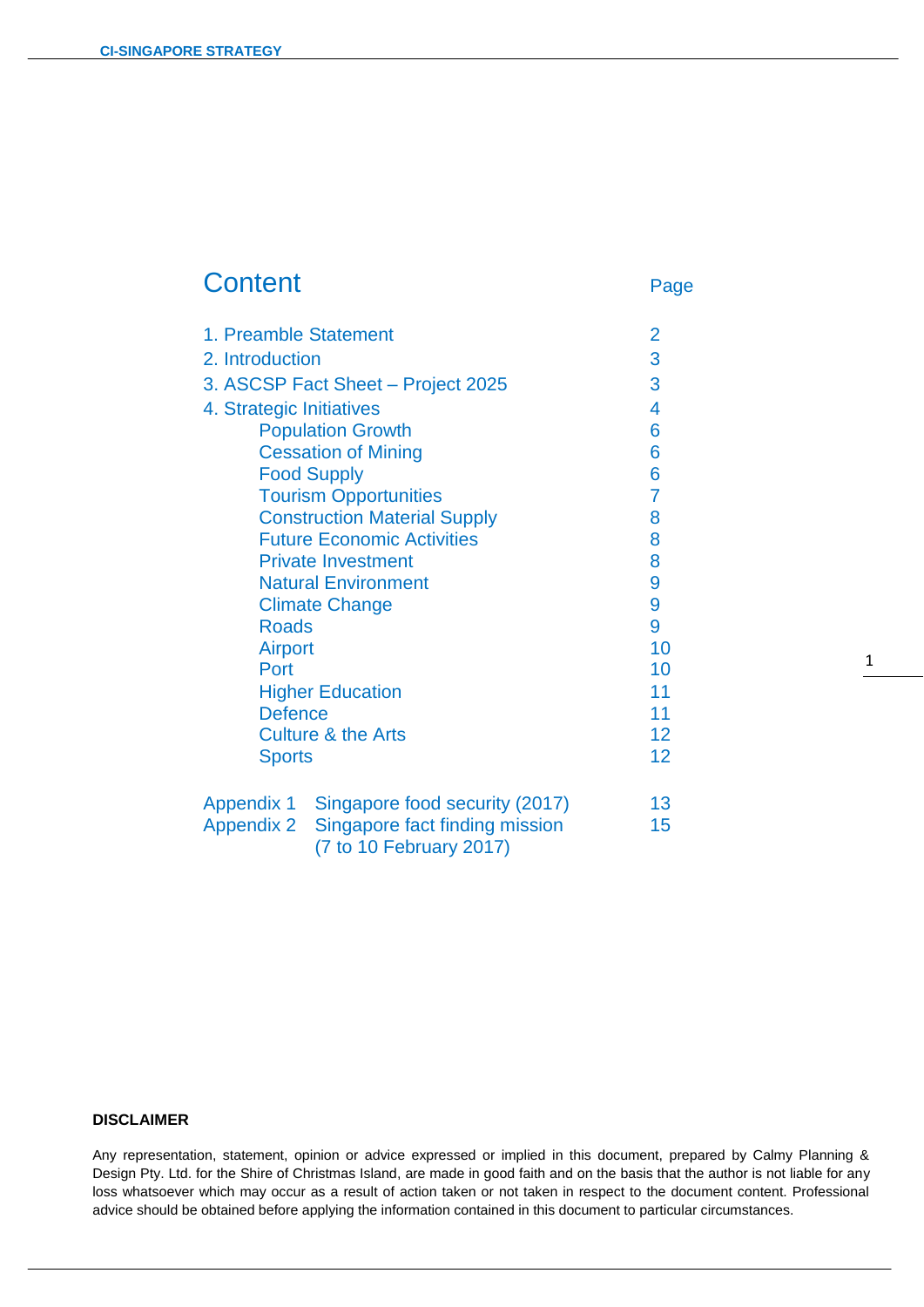# 1. Preamble Statement

"The *Christmas Island – Singapore Strategy* (CISS) recognises the strong historic, cultural and social ties between Christmas Island (CI) and Singapore.

 $\overline{a}$ 

It focuses on the immediate and urgent effort to transition the CI economy from Mining & Immigration to Agriculture, Tourism, Education and Defence under the auspices of the November 2016 *Australia-Singapore Comprehensive Strategic Partnership* (ASCSP) seeking to bring the two economies closer together within a 10-year timeframe.

The CISS's foremost function is to foster new investment opportunities on CI, and possibly the Indian Ocean Territories (IOT) as a whole, from South-East Asia's first financial hub and Australia's closest strategic and longstanding Defence partner in the region."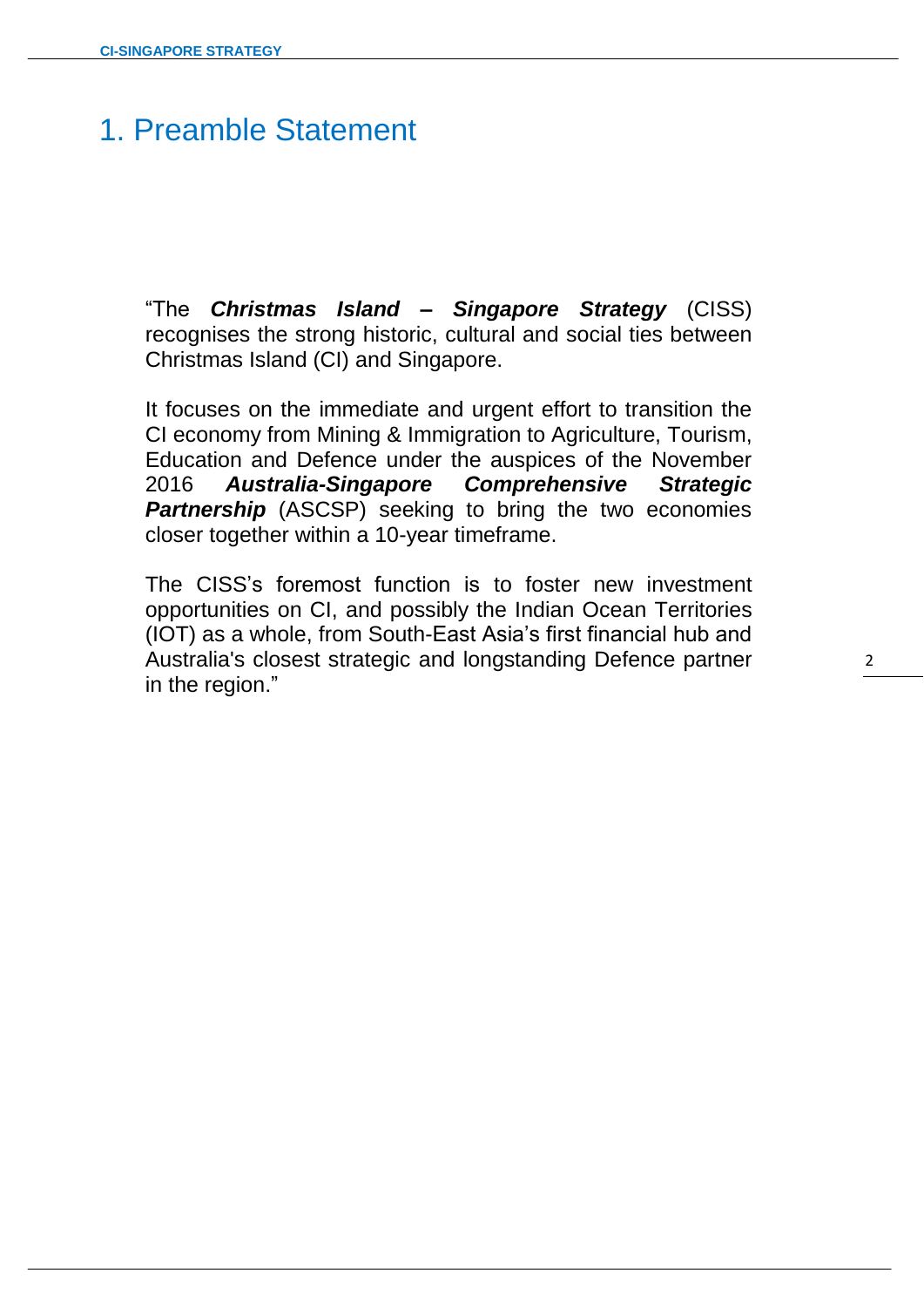# 2. Introduction & Objectives

The Shire of Christmas Island (SoCI) *Local Planning Strategy* (LPS) is progressively being reviewed and adjusted in preparation for the mandatory and formal review of the *Town Planning Scheme No.2* by 2021 pursuant to *Part 6, Division 1 section 65 of the WA Planning & Development Regulations 2015*. As part of this process the SoCI is giving consideration to introduce the CISS to strengthen the Island's historic and special relationship with Singapore and bolster the Island's economy.

 $\overline{a}$ 

The CISS provides a strategic agenda to support the growth of the CI economy with a specific Singapore focus. Many opportunities raised in the CISS could have economic synergies and or applications to the Cocos (Keeling) Islands (CKI). In this context, it is neither the role nor the intended ambition of the SoCI to influence the Shire of CKI in economic matters that can relate to Singapore and the IOT as a whole.

For more than a century and to this day CI is the IOT's leading economy. With the cessation of immigration activities and the life expectancy of the mine unlikely to project beyond 2028, such leadership position is declining rapidly. This predictable downturn is and will continue to affect the Christmas Islanders as well as the Commonwealth bottom line with less revenues. The CISS is mapping a range of short to long term initiatives that would be in the interest of CI, Australia and Singapore to ensure that such trend can be reversed.

The CISS outlines the economic prospects that the ASCSP could open up in terms of Cultural Relations; Education; Innovation & Science; People movements and Northern Australia Agribusiness Development Partnership thus potentially mitigating CI's foreseeable decline, foster new joint business opportunities and potentially secure CI's necessary economic renewal.

Finally, the CISS is designed as a wholistic enabling tool with specific targets to ensure that CI and the IOT are firmly considered within the Northern Australia framework and well represented in all future ASCSP high level deliberations between Australia and Singapore.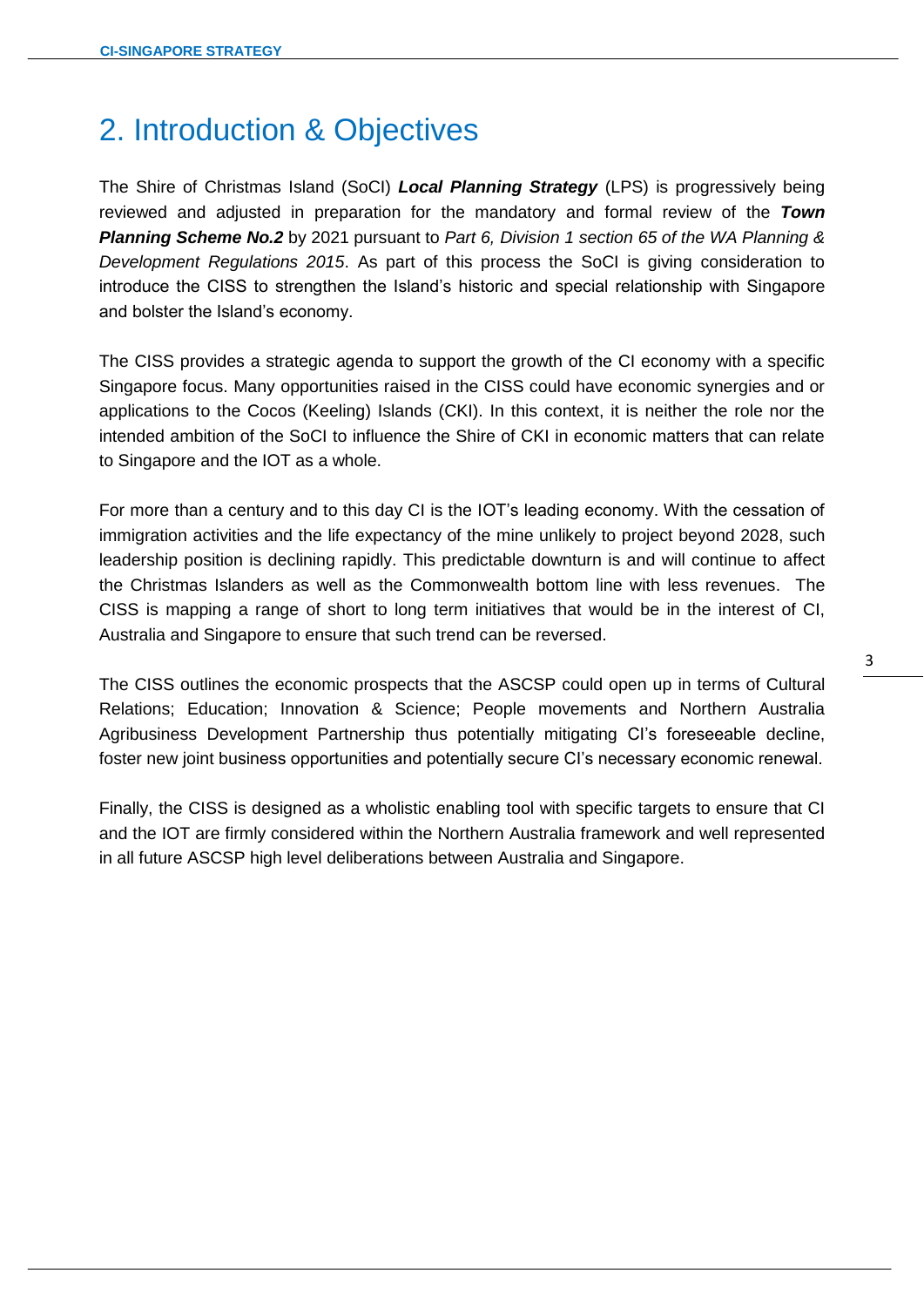# 3. ASCSP Fact Sheet – Project 2025

The following fact sheet published by the Department of Foreign Affairs & Trade provides a summary of the key aspects of the ASCSP:

 $\overline{a}$ 

#### *On the economic front, the partnership will mean, in practical terms:*

- *a) An early review of the Singapore-Australia Free Trade Agreement, unlocking new trade and investment opportunities and establishing a Closer Economic Relationship arrangement;*
- *b) Exploring investment opportunities in sectors such as food, agribusiness and infrastructure, and in new growth areas including Northern Australia;*
- *c) Increasing the flow of skilled labour and visitors;*
- *d) joint tourism cooperation;*
- *e) Reviewing Australia's Foreign Investment Review Board thresholds for Singapore's investments into Australia;*
- *f) Better access to, and integration of, financial and capital markets, including cooperation on financial market infrastructure;*
- *g) Expanding potential to increase two-way investment flows, including by working together in third markets in our region and beyond;*
- *h) Building additional research and development partnerships, including by working on the commercialisation of research among our agencies, academic institutions and the private sector;*
- *i) Enhancing our aviation and maritime connectivity;*
- *j) Promoting trade and investment activities through more partnerships in the private sector, including through sharing information on infrastructure opportunities, collaborating on food and agribusiness opportunities (including in aquaculture and fisheries), and promoting mutual recognition of standards, conformance and qualifications.*

### *In the area of foreign affairs, defence and security, we will:*

- *k) Hold annual leaders' meetings, alternating between the two countries as host;*
- *l) Increase consultations and cooperation between Ministers and officials on regional and global issues, including cooperation in regional institutions such as the East Asia Summit and Association of Southeast Asian Nations:*
- *m) Launch short-term exchanges of Foreign Service Officers;*
- *n) Increase intelligence sharing in areas of common interest, such as new security challenges in counter-terrorism and extremism;*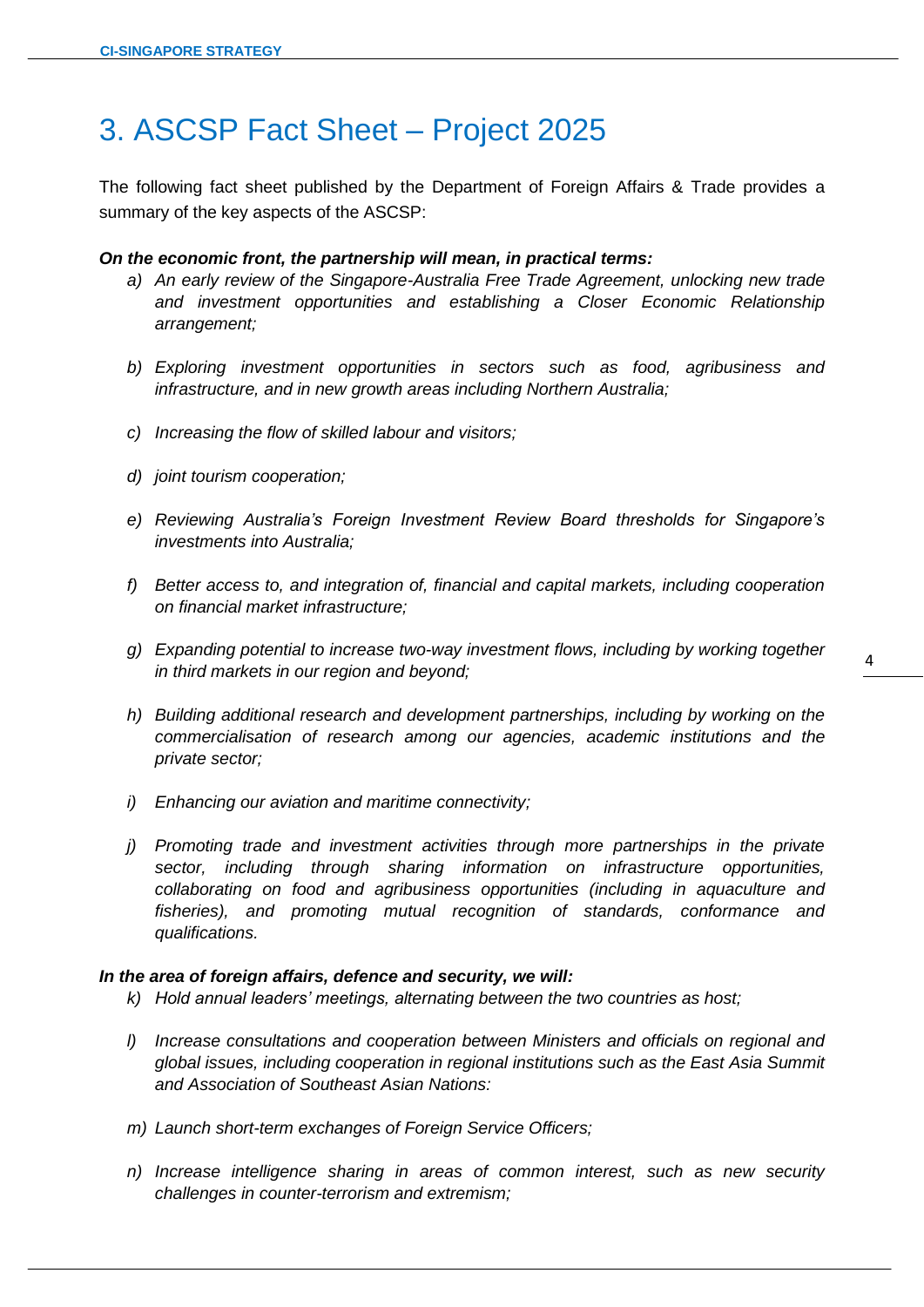*o) Develop departmental and military exchanges and postings between Singapore's and Australia's defence organisations;*

 $\overline{a}$ 

- *p) Increased access to, and enhancement of, training areas including joint development of military training facilities in Australia, consistent with the requirements of both countries, while respecting Australia's sovereignty and noting Australia's ownership;*
- *q) Share expertise on cybercrime investigation techniques and digital forensic capabilities;*
- *r) Collaborate on cybercrime in the region;*
- *s) Develop operational collaboration and joint targeting of organised crime and money laundering groups emanating from either Australia or Singapore;*
- *t) Attach Central Narcotics Bureau officers to the Australian Federal Police; and*
- *u) Establish information exchange on bush fire operations and other disaster management issues, and explore short-term deployment of Singapore personnel to assist in tackling large fire operations.*

# *We share very strong people-to-people links, and have agreed to strengthen these further through:*

- *v) A New Colombo Plan business champions group;*
- *w) More cooperation between our arts institutions, including facilitation of travelling exhibitions, loaning of artefacts and co-curation of exhibitions among heritage institutions and museums, and the establishment of new partnerships;*
- *x) Deepening links between our educational, scientific and research institutions by enhancing dialogue and sharing information on policies and programmes to improve teaching quality and lift outcomes for all students;*
- *y) Greater internship opportunities in Australia for Singaporean students studying in Singapore institutions;*
- *z) The launch of a Joint Strategic Dialogue on Science and Innovation; and*
- *aa) Short-term study visits for Singapore and Australian civil service officials across agencies which share areas of interest or policy responsibility.*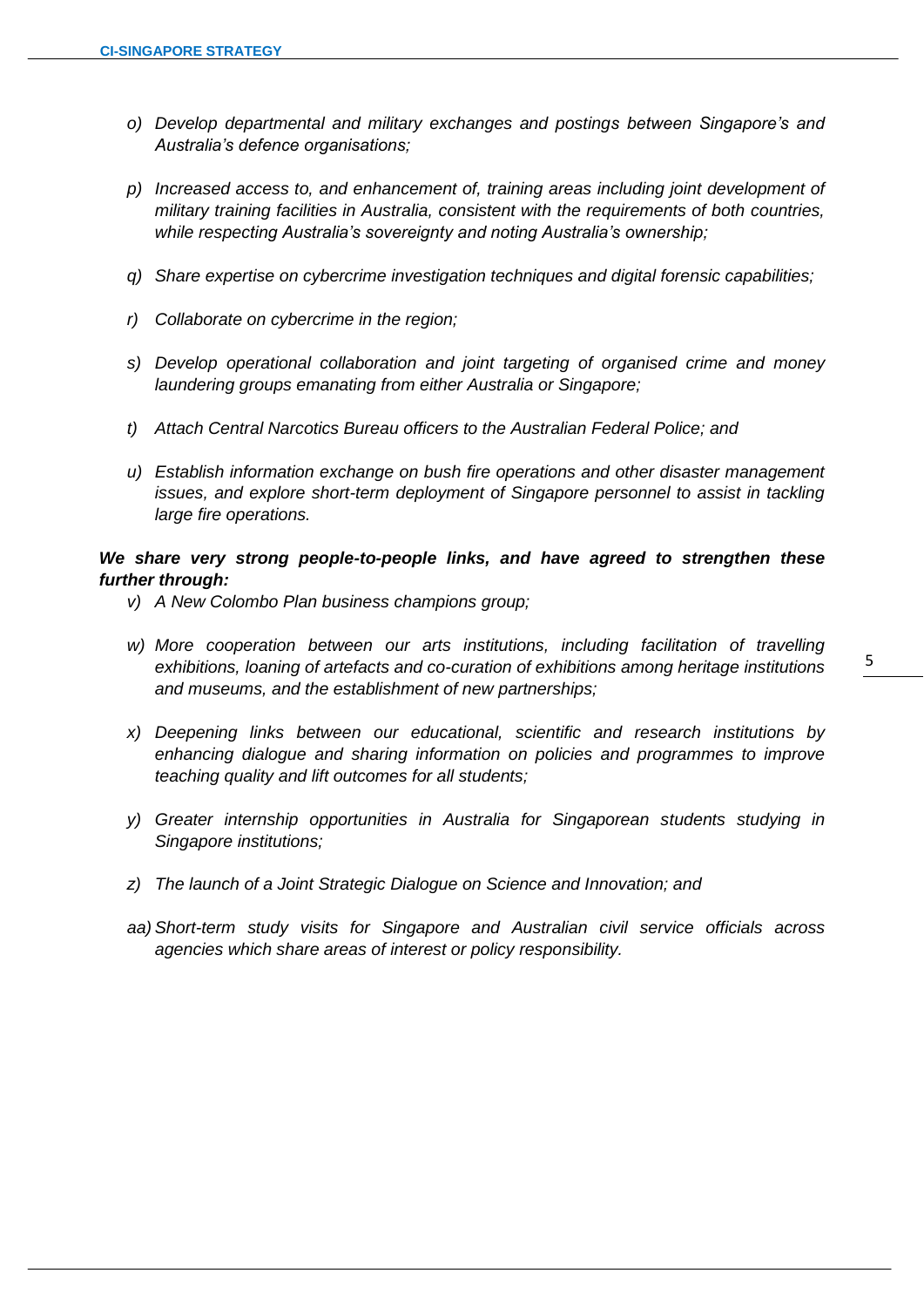# 4. Strategic Initiatives

This section presents new Strategic Initiatives, under the headings of the current LPS. These Initiatives could ultimately translate in enabling actions and or be formulated as policies during the statutory review of the Shire Planning Instruments by 2021.

 $\overline{a}$ 

# **4.1.1 Population Growth**

#### *Current Issue*

At the peak of Immigration activities in 2014 the island's population was close to 5000. With the closure of the detention centre and the reduction in 2018 of the mine's workforce by 1/3, the current population is now down to less than 1200 resulting in a dramatic contraction of the local economy.

# *Strategic Initiative*

Signal to the relevant Singapore Authorities and business community that CI has existing capacity to accommodate 600 visitors at any one time and that existing essential services (water, sewer, power) could support immediately between 3000 to 4000 new residents.

# **4.1.2 Cessation of Mining**

# *Current Issue*

The mine's current assessment indicates cessation of mining around 2028.

The prospect of the accessing new mining deposits is in doubt given the recent refusal by the Environment Minister to support new prospection drilling.

Exhausted mining areas estimated at approximately 1200Ha. are offering the best immediate prospect

#### *Strategic Initiative 1*

Exhausted mining areas should be transformed for future productive agri-business related uses (hydroponic vegetables, fish, poultry and semi-enclosed fruit production) that could in part supplement Singapore's food supply, food resilience and ultimate food security (see Appendix 1 p13).

#### *Strategic Initiative 2*

Encourage and support the mine to develop new phosphate products adapted to target specifically Singapore fast growing urban farms

#### **4.1.3 Food Supply**

*Current Issue* High cost and irregular supply of fresh food on CI. Singapore for its part is focused on Food Security (see Appendix 1 p13)

#### *Strategic Initiative 1*

Encourage the Commonwealth to regulate the anticipated production & export of fresh food such as fruits, vegetables poultry and fish (from potential Singapore agri-businesses that could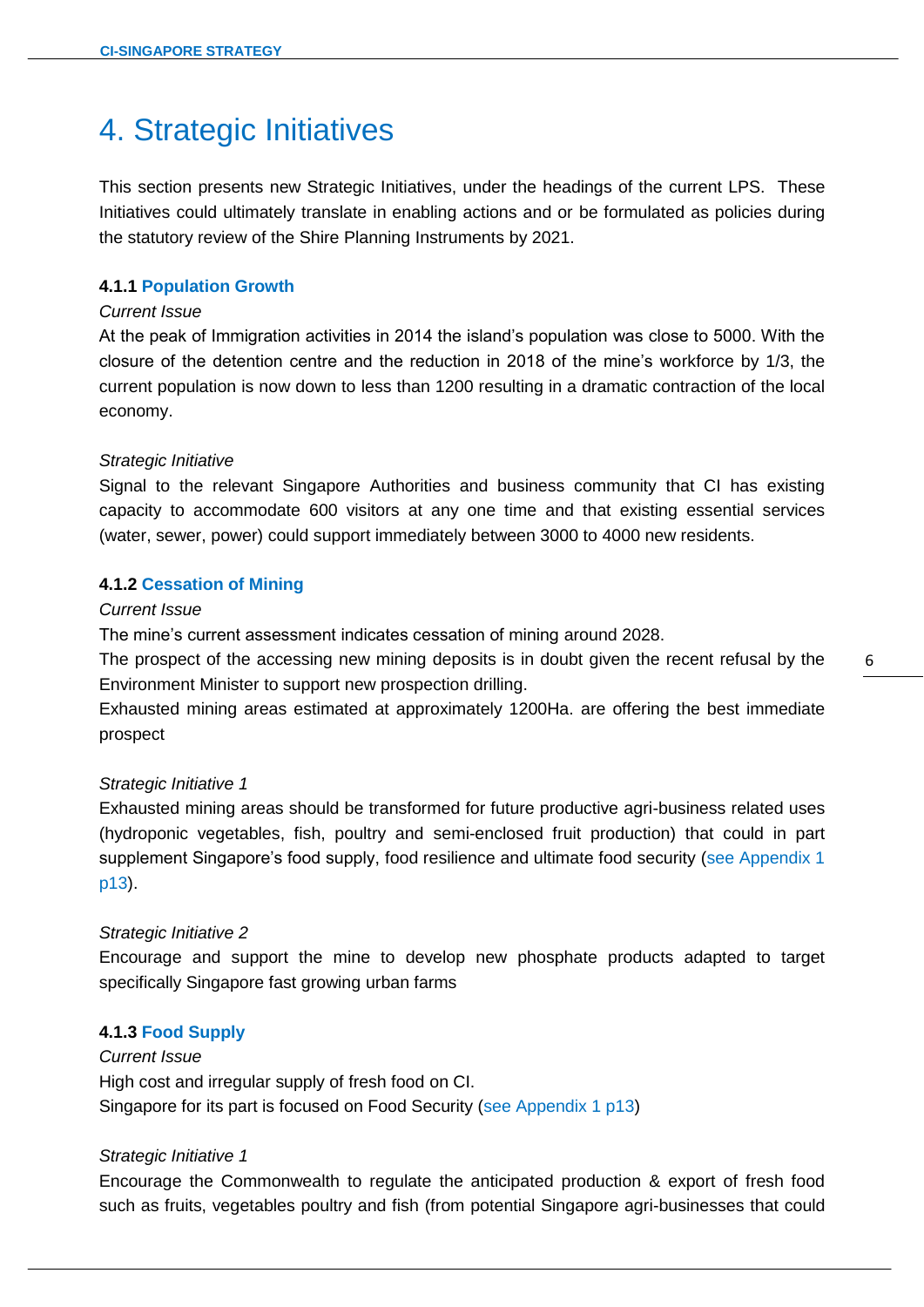be based on CI) to ensure that a proportion of these products are regularly made available to the local market.

 $\overline{a}$ 

#### *Current Issue*

Lack of food typically original to CI available for tourism and visitors

The Robber Crab or Palm Thief found on CI is the largest land-living arthropod in the world, and is probably at the upper size limit for terrestrial animals with exoskeletons in recent times, with a weight up to 4.1 kg. It can grow to up to 1 m in length from leg to leg.

#### *Strategic Initiative 2*

Foster/encourage dialogue between Parks Australia and the Singapore Zoo to initiate a CI Robber Crab domestication program in Singapore.

(Parks have been hosting Singapore Museum researchers on CI for 20 years, Parks are currently in discussion with the Singapore Zoo to exhibit Blue Tail Skinks and Black-eared Flying Foxes in Singapore. The objective of this initiative is to breed these species outside CI as a genetical back-up)

The ultimate objective is the farming of Robber Crabs on CI to supply the tourism market and potentially export back to Singapore. This initiative may also rely on coconut food supply import from Cocos

# *Strategic Initiative 3*

Provide further support for the continuation of the Mining to Plant Enterprise (MINTOPE) program beyond 2019 with a new research focus on the development of CI original food.

# **4.1.4 Tourism Opportunities**

#### *Current Issue*

In March 2018 the capacity to accommodate visitors was 284 rooms, 306 beds for a maximum of 519 visitors. On a weekly rotation at 80% occupancy, the island could accommodate 415 visitors per week or 21,580 per annum. At the peak of the resort activity in 1995 the island annual visitation reached 19,377.

In contrast the current tourist visitation on CI would not exceed 1200 per annum averaging 24 guests per week. 300 visitors a week could easily be accommodate with the current hospitality infrastructure.

#### *Strategic Initiative 1*

Actively promote the removal of the cabotage restriction for CI-CKI International flights from the immediate north i.e. Indonesia, Singapore and Malaysia to enhance aviation connectivity and increase tourist visitations.

# *Strategic Initiative 2*

Actively promote the introduction of CI visas Support with condition of no-entry to mainland Australia to facilitate and encourage access of foreign tourists, students, educators & researchers.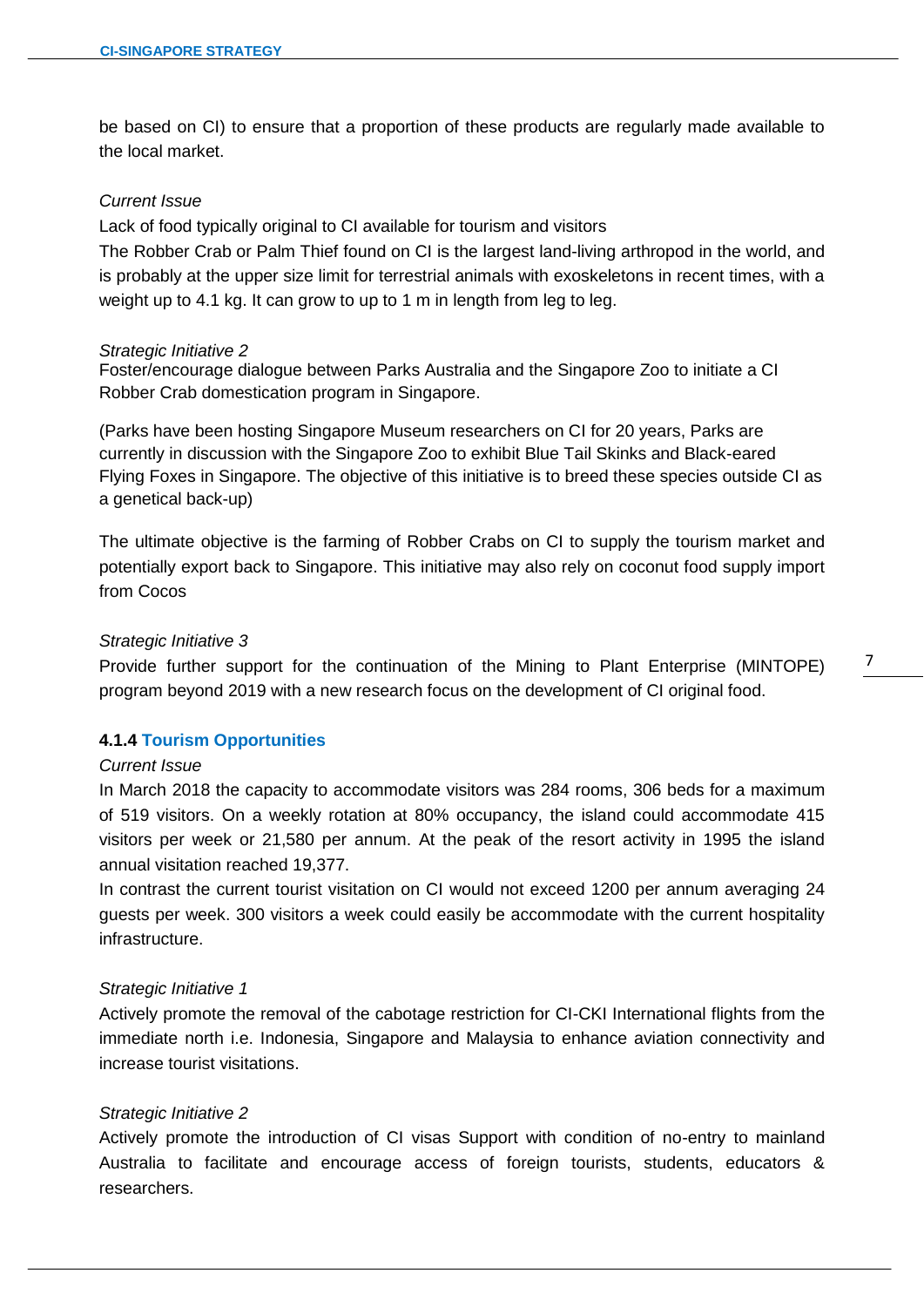#### *Strategic Initiative 3*

Engage directly with the Singapore Tourism Board to explore suitable arrangements to promote tourism on CI from Singapore.

 $\overline{a}$ 

# **4.1.5 Construction Material Supply**

#### *Current Issue*

Heavy reliance on expensive imported construction materials.

#### *Strategic Initiative*

Investigate cost effective pre-fabrication construction methods and industries in Singapore to minimise in-situ construction costs and construction time on CI.

#### **4.1.6 Future Economic Activities**

#### *Current Issue*

The 2016 ABS Census recorded 583 Full Time Employed (FTE) on the Island. In 2018 the closure of the detention centre generated the loss of 240 FTE and a further 53 FTE redundancies occurred at the mine. This is the sharpest economic decline since the closure of the Christmas Island Resort in 1998.

#### *Strategic Initiative*

Engage with the Commonwealth Government in order for CI (and the IOT) to be fittingly considered and actively involved within the framework of the ASSCP.

It is expected that such involvement could stimulate economic activities in sectors such as finance, defence, logistics, tourism, education, research, innovation, environmental sciences, trade, socio-cultural advancement and workforce free movement.

# **4.1.7 Private Investment**

#### *Current Issues*

Most future land development and associated investments are reliant on the release of Crown Land. The release must, first and foremost, be subject to compliance with EPBC requirements, aquifer pollution prevention and protection of structures against the potential collapse of cave formations. Consequently, it could take several years before Crown Land on the Island is "investment Ready".

Exhausted mining areas outside the National Park with little environmental value offer the best immediate land prospect to attract private investment in the agri-business sector (refer to sections 4.1.2 & 4.1.3)

#### *Strategic Initiative 1*

Ensure that a working protocol and common purpose is established between SoCI, the mine and the Commonwealth to expedite the release of

#### *Strategic Initiative 2*

Encourage dialogue between DIRDC, the Agri-Food and Veterinary Authority of Singapore (AVA) (AVA will be disbanded on 1 April 2019 and its food related duties will be absorbed by its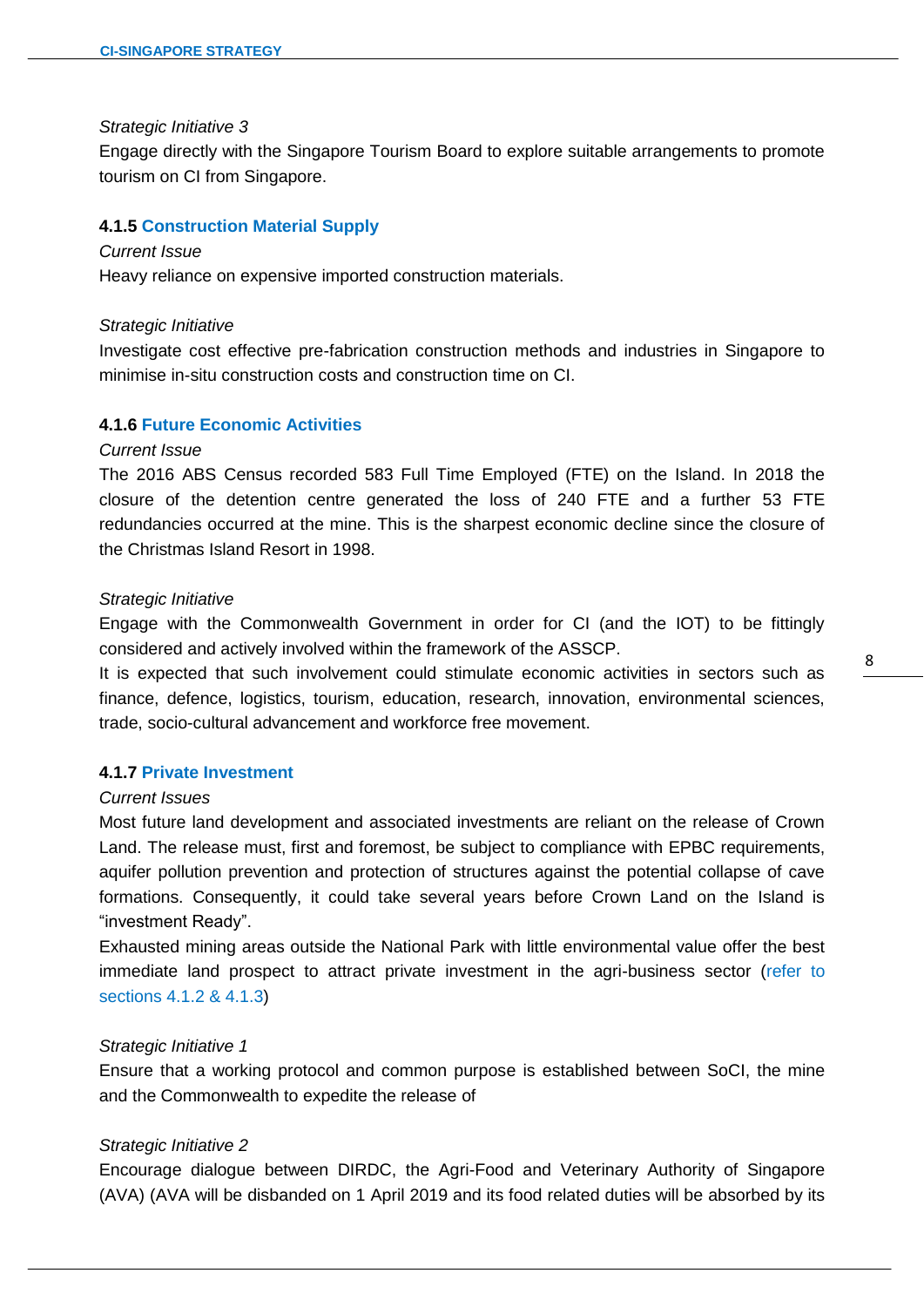successor [Singapore Food Agency](https://en.wikipedia.org/wiki/Singapore_Food_Agency) (SFA) and the WA Agriculture Produce Commission (APC) to establish a CI specific regulatory framework to inform and guide.

 $\overline{a}$ 

### *Strategic Initiative 2*

Take advice from SFA to reach out to potential Singapore agri-business investors. Check if the AVA Food Fund, to assist Singaporean investors in Agri-businesses, will continue under the SFA.

# **4.2.1 Natural Environment**

### *Current Issue*

With its exceptional natural features, the CI Environment is ideally placed to support ecotourism, higher education & research programs. (refer to Higher Education section below).

#### *Strategic Initiative*

Encourage dialogue and collaboration between Murdoch University, the National University of Singapore (NUS) and Nanyang Technological University (NTU) to explore higher education opportunities on CI in the fields of Ecologic diversity monitoring, Marine science, Forestry management and Environmental land management. (refer to section 4.1.4 for eco-tourism and Higher Education section below)

# **4.6.1 Climate Change**

#### *Current Issue*

The *Paris Agreement* builds upon the Climate Change Convention and for the first time brings all nations into a common cause to undertake ambitious efforts to combat climate change, adapt to its effects and charts a new course in the global climate effort.

### *Strategic Initiative 1*

Accelerate carbon neutrality on CI to align with the *Paris Agreement* by systematically introducing solar arrays and storage to power buildings and future electric motorcars with renewable energy in order to enhance the island's image as an environmentally responsible community surrounded by natural wonders.

#### *Strategic Initiative 2*

Engage with Singapore architects, engineers and researchers with proven and successful experience and knowledge in designing innovative low carbon footprint buildings in our equatorial environment and apply such knowledge to our existing and future building infrastructure.

# **4.7.1 Roads**

# *Current Issue*

The SoCI has initiated a street name procedure for the access road from Flying Fish Cove to Tajin House to be named *Jalan Singapore*

*Strategic Initiative 1*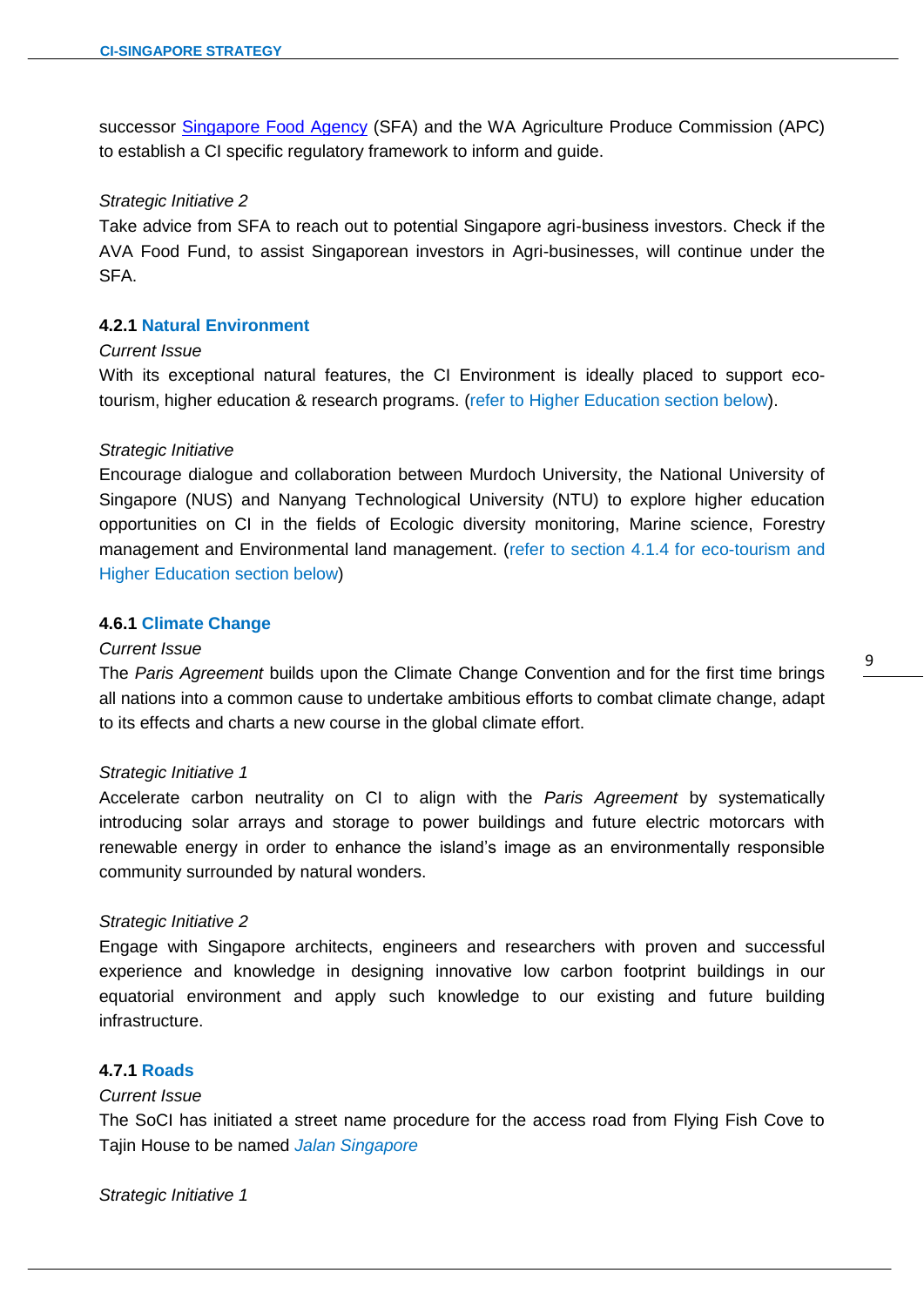Liaise with the relevant Singapore Government officials to formally notify them to the imminent official unveiling of the street sign ceremony.

 $\overline{a}$ 

# *Strategic Initiative 2*

Provide photographic material of the unveiling of the street sign ceremony to the Singapore media to publicise the event as the starting point of the intended renewed relationship between CI and Singapore.

### **4.7.2 Airport**

# *Current Issue*

The CI airport operation is potentially deficient in six specific areas:

- 1. The runway does not meet CASA's minimum Longitudinal Slope Standards
- 2. The Obstacle Limitation Surface around the runway is compromised in several areas
- 3. The runway End Safety Areas do not meet International aviation standards
- 4. The fire-fighting infrastructure and service do not meet International aviation standards
- 5. The terminal building needs upgrade and expansion
- 6. The CI runway is some 400m shorter than the CKI runway.

The disparity between the 2,445m CKI runway and the 2,043m CI runway could limit the usage of larger aircrafts by South East Asian aviation companies wanting to provide service to both CI and CKI from Asia and may also restrict Defence's abilities and operational flexibility in the IOT.

#### *Strategic Initiative*

Promote the relaxation of cabotage (also refer to section 4.1.4) and the upgrade of the CI Airport in the context of the ASCSP to achieve regular air connectivity with Singapore, improve reliability of air services, accommodate future larger aircrafts and adequately respond to patronage growth potentially driven by tourism, higher education & research, niche agribusiness export and possibly defence.

# **4.7.3 Port**

# *Current Issue*

The CI port infrastructure is largely designed for the export of phosphate and associate port services.

The lack of protected berthing space for large vessels combined with limited mooring capability due to steep sea bed close to the shore and exposure to monsoon swell are factors affecting the predictability and reliability of the unloading of sea containers.

Border force and Australian Navy vessels are also subject to these limitations.

The upgrade of the port infrastructure is an essential component to improve CI Maritime connectivity, support CI's sustainable economic growth and consolidate the long term strategic significance of CI in the region.

#### *Strategic Initiative*

Encourage Singapore and Australian maritime experts to work collaboratively to design an allweather berthing capacity for large vessels at or around Flying Fish Cove taking into account the proximity and availability of Singapore's considerable advanced maritime construction equipments and capabilities.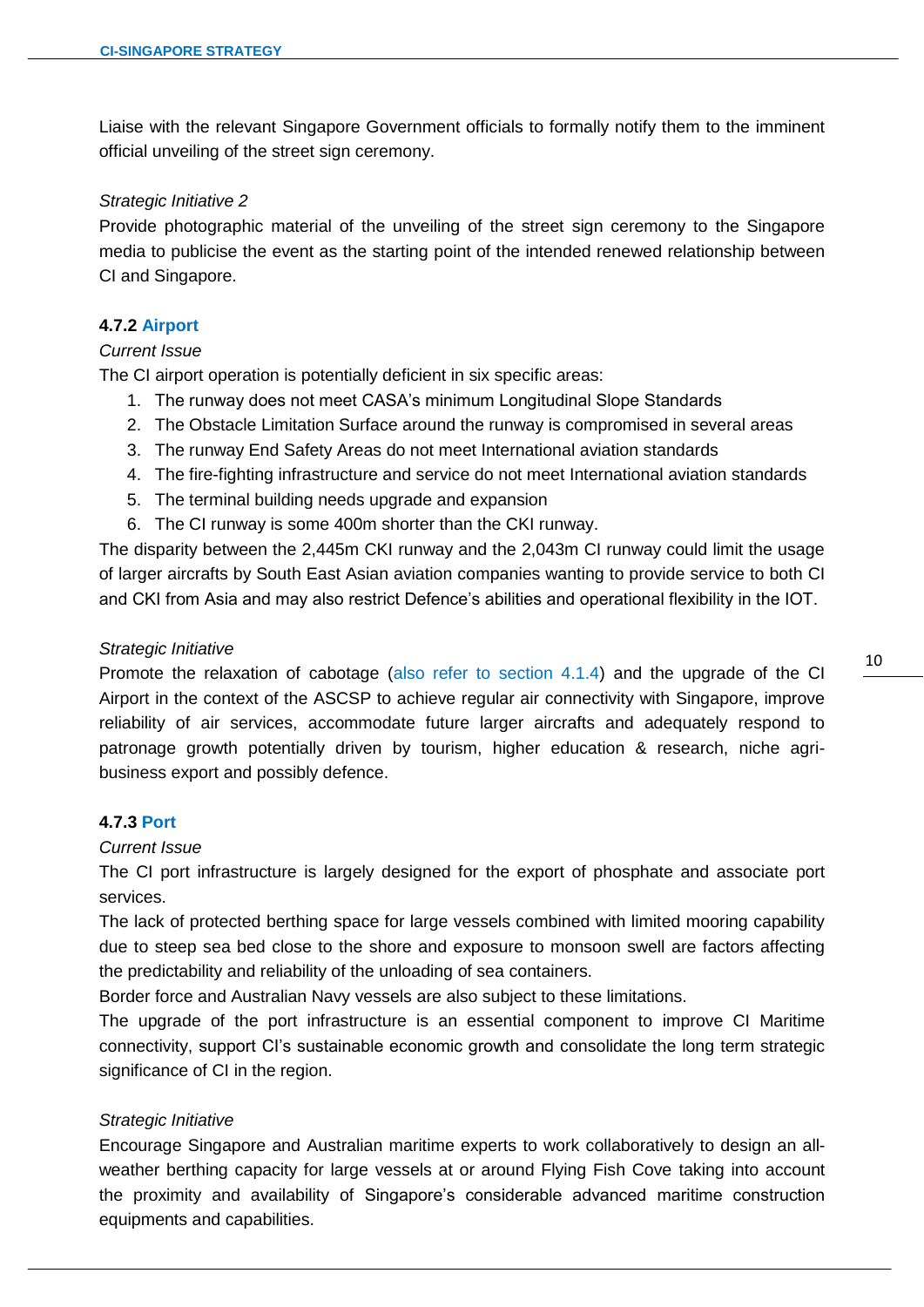#### **Higher Education**

#### *Current Issue*

Education and Higher education is emerging as a possible component of CI's economic future. This view has been reinforced by the encouraging results of the Mining to Plant Enterprise (MINTOPE) agricultural and biological research partnership sponsored by Murdoch University, the Commonwealth Government and Phosphate Resources Ltd. since 2012.

 $\overline{a}$ 

MINTOPE activities together with the work done on CI under the auspices of the Australian Research Council has demonstrated that agriculture and downstream agri-products (pulse legumes, cereals, gin, beer, stock feed, yams, coffee etc…) are highly achievable and potentially economically viable on rehabilitated former mining areas.

In addition, the MINTOPE team is indicating that with the quality, diversity and uniqueness of its eco-systems, CI is ideally placed to be considered as a "Living Laboratory" for higher education and research.

#### *Strategic Initiative*

Support Murdoch University in establishing partnership with Singapore Higher Education Institutions (see appendix 2 p 15) to offer joint research and education programs on CI targeting Singaporean Students in the fields of Bio-security, Bio-prospecting, Intensive agriculture/urban farming, Brewing & distillation, Micro sustainable energy, Food security, Mining land rehabilitation, Sustainable mine closure, Small business development, Sociology and Ecotourism.

# **Defence**

### *Current Issue*

The August 2017 JSCNCET inquiry report into the **Strategic Importance of Australia's Indian Ocean Territories** indicates that defence is considering expanding its presence and activities in the IOT with a specific focus on CI:

*"Christmas Island is a valuable location for supporting border protection operations, the replenishment of RAN vessels, staging maritime patrol aircraft on Australia's northern approaches, supporting air operations in North-East Asia and further north and intelligence collection, including surveillance of submarines transiting the Java trench"*

The Australian Government under the auspices of the Department of Defence is currently implementing the construction of the Perth-Singapore sub-sea high speed fibre optic cable with a spur connection to CI.

#### *Strategic Initiative*

Invite the Australian and Singapore Governments to consider CI with its marine and topographic attributes as suitable for a variety of discrete and non-permanent Australian-Singapore Special Forces extreme training programs.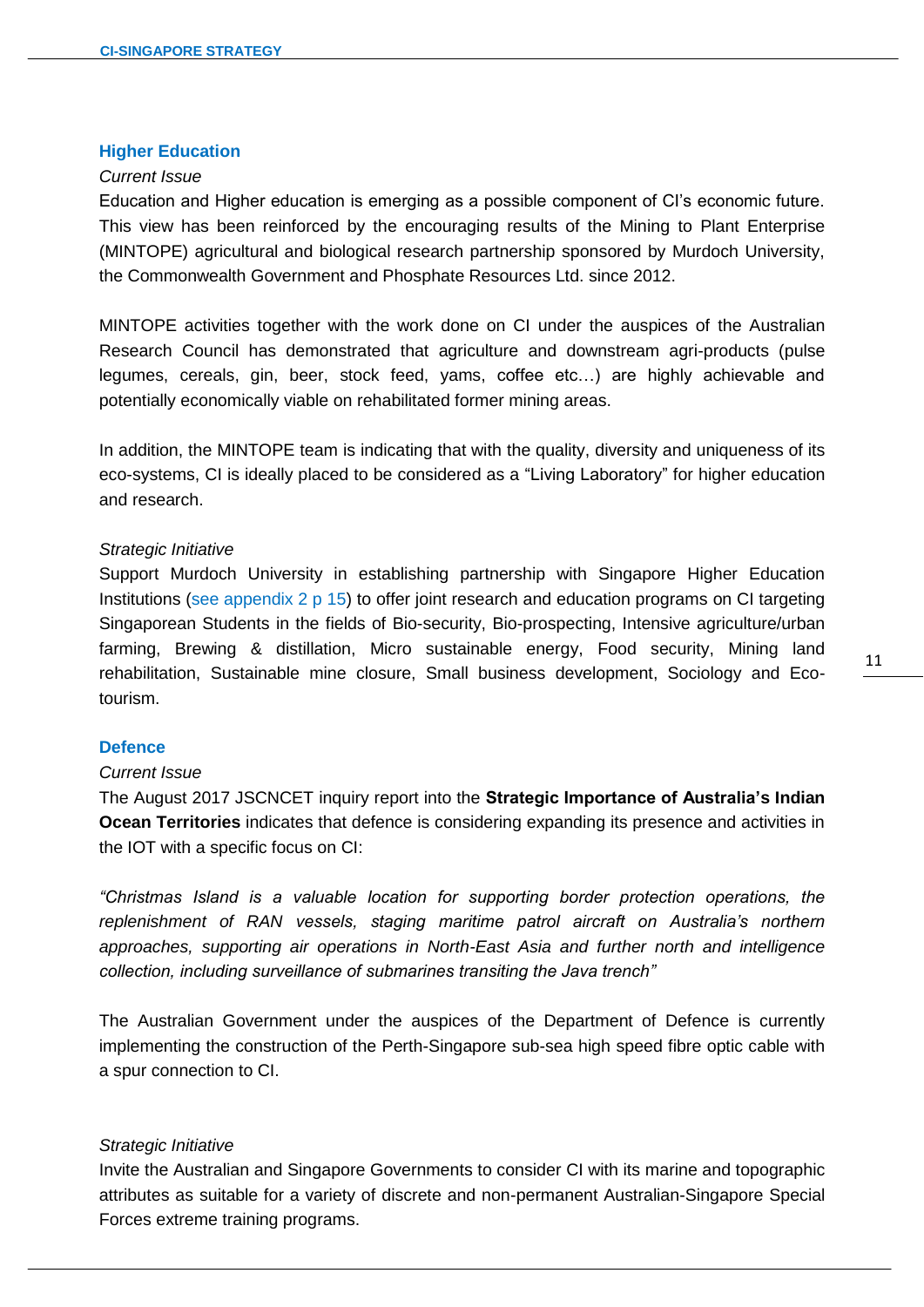# **Culture & the Arts**

# *Current Issue*

CI lively culture and traditions can be boosted through further art & culture exchanges with Singapore. The best example is the hand over to CI of the Singapore "Christmas Red" exhibit.

 $\overline{a}$ 

# *Strategic Initiative*

Existing cultural initiatives on CI could be energized and lifted to a higher level with the engagement and participation of Singaporeans personalities & artists. These initiatives are but may not be limited to:

- Carp Leaps over the Dragon Gate
- Singaporean University Thesis collection
- Bust of George Fam duplication and display on CI
- Relationship building with the LKC Museum
- Robber Crabs at the Singapore Zoo
- Balik Kampong, 回家了, Time to Come Home
- Murals and Interactive Street Art
- Historical and Contemporary Photos exhibition
- The Moving Visuals Co. Stolen Christmas
- Dulux Colours Australia or similar program: Presenting CI Stories in CI Places

# **Sports**

# *Current Issue*

Sports such as Soccer, Cricket, Scuba-diving, Golf or Ping-Pong to name a few are sports practiced on CI as well as in Singapore. Sport is a well-known vehicle to bring people together and foster durable and fruitful international exchanges.

# *Strategic Initiative1*

Engage with the Singapore Sports Associations peak body to explore ways of promoting events and or tournaments on CI.

# *Strategic Initiative2*

Promote in Singapore CI's specific natural attributes that could favourably support niche sport activities such as Marathon, Rock Climbing, Trail Biking or Para-Gliding.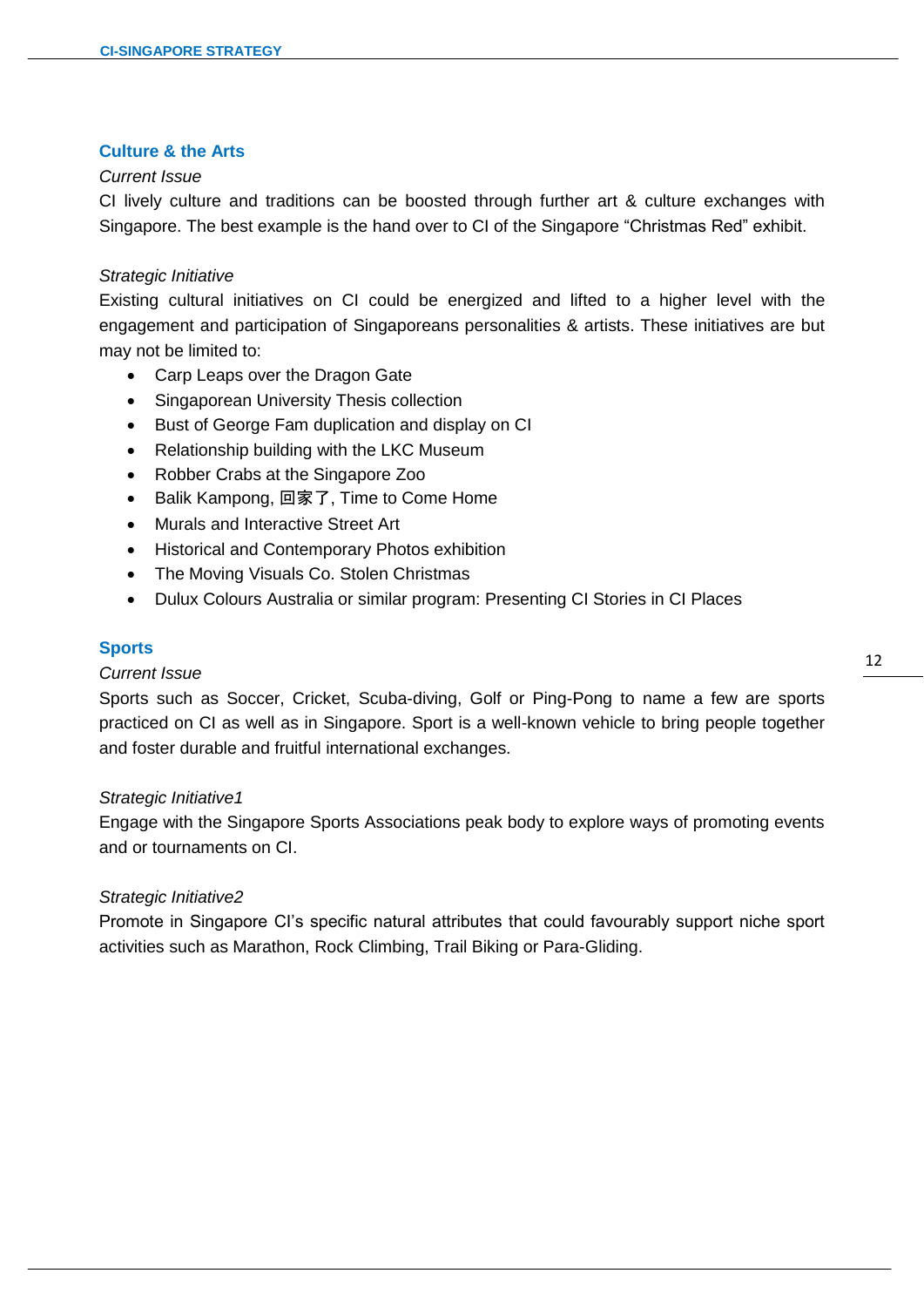# Appendix 1 - SINGAPORE FOOD SECURITY (*2017)*

*Dr Cecilia Tortajada is Senior Research Fellow at the Institute of Water Policy, Lee Kuan Yew School of Public Policy, National University of Singapore. Mr Thinesh Kumar S/O Paramasilvam is student in Geography at the same university.*

 $\overline{a}$ 

In many parts of the world, food security is emerging as a serious threat. Increasing population, land and water constraints, changes in dietary habits with increasing affluence, the impact on global food production of floods and droughts in major food producing areas, falling food exports, and a rising number of importing countries – all are contributing to these uncertainties. The problem is likely to be compounded in the future by climate change.

In the years to come, food security in most countries will become more complex than ever. For Singapore, among the world's most open economies and one that is highly dependent on international trade, the situation is likely to be even more complex. The city-state's volume of external trade is about 3.5 times its annual gross domestic product. A decline in the economies of its major trading partners is therefore likely to have an impact on Singapore's own economy, including its food security.

Economist Intelligence Unit recently ranked Singapore as the [second-most food secure country](http://foodsecurityindex.eiu.com/Country/Details#Singapore)  [in the world,](http://foodsecurityindex.eiu.com/Country/Details#Singapore) behind only the United States. The Unit's Global Food Security Index is based on three factors, affordability, availability, and quality and safety. Singapore ranks 1st, 11th and 13th on these three criteria, respectively. That puts it ahead of major food-producing countries like Malaysia (34), Brazil (36) and Australia (9). This achievement is largely attributable to the Agri-Food and Veterinary Authority (AVA), and comes despite a heavy dependency on food imports. At present, Singapore imports almost 90 percent of its food, and less than 1 percent of its land area is used for agriculture.

Through its Food Security Roadmap, AVA has diversified sources of food and optimization of local production. These policies, especially those that seek to diversify the source of food imports, are important as they help to spread the risks associated with Singapore's high levels of food imports.

The Sino-Singapore food zone established in Jilin Province, China, in 2010, is just one example of food diversification efforts. The Jilin food zone has been designed as a foot-and-mouth disease-free-zone so that it can be an important source of pork. Not without its challenges, it is meant to enhance the city-state's food security. This will provide further resilience against food supply disruptions.

AVA has also ensured increased local food production over time through the provision of the Food Fund. Investments in new farming techniques such as hydroponics have contributed to a 30 percent increase in local vegetable production over the past 10 years. By the end of 2014, some 40 percent of local farms had benefited from this Fund.

Singapore's net imports for food, beverages and alcohol (clustered in one group) are quite high, at approximately S\$15.57 billion (\$10.9 billion) in 2014. Some of Singapore's most important trade partners, like the United States and Australia, place great importance on the city-state's retail food market. The U.S. sees Singapore as diverse, dynamic, highly developed, extremely competitive, and very strict with its sanitary requirements. Customers in Singapore are considered to be open to a wide range of foreign concept foods, conscious of food safety and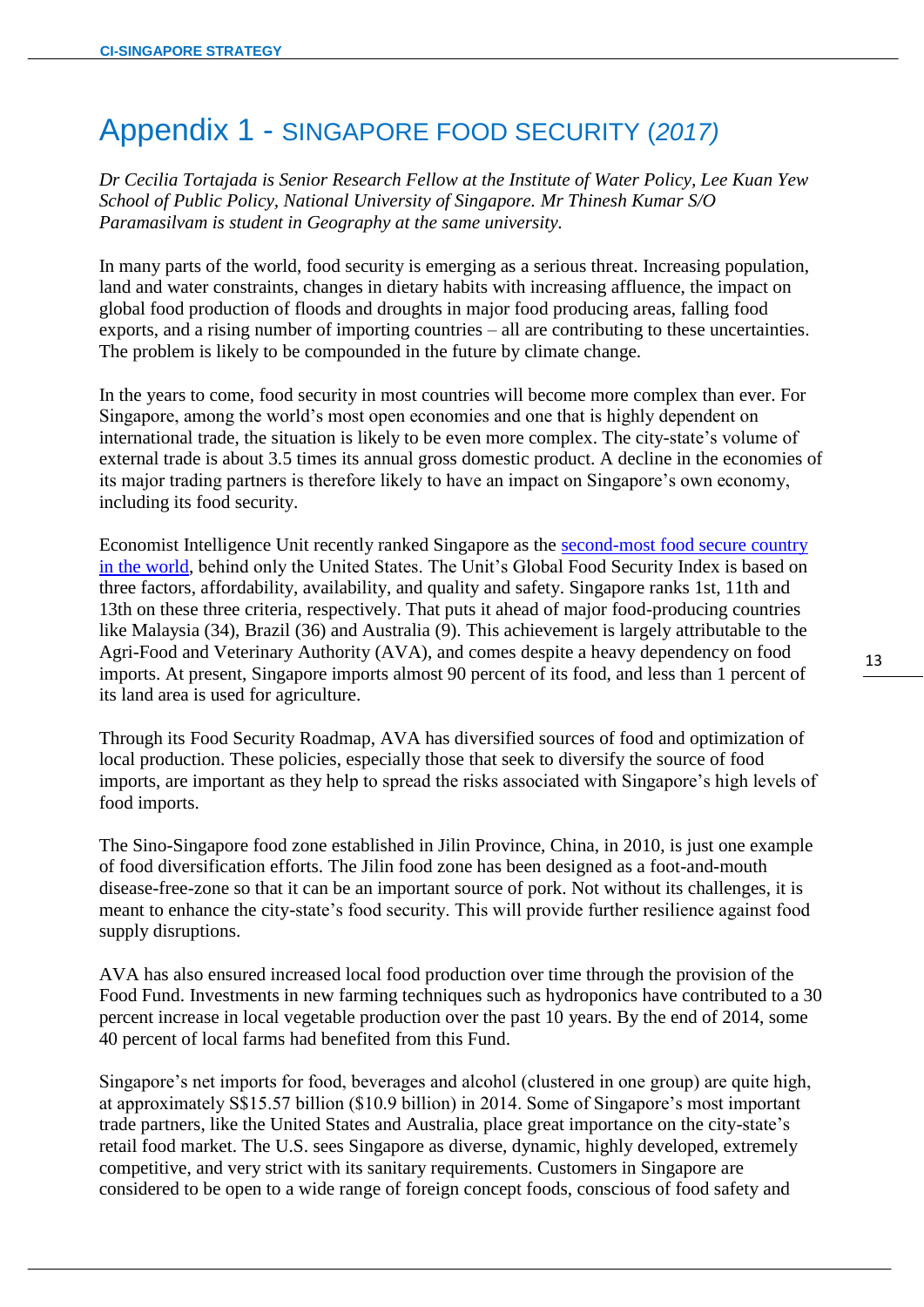health, and aware of sustainable products. However, they are not necessarily willing to pay more for them.

 $\overline{a}$ 

In 2013, the U.S. exported retail food products to Singapore worth approximately \$575 million, making tiny Singapore its 13th largest market. Exports were led by dairy, prepared foods, fresh fruits, and pork products. For Australia, Singapore was its 9th largest market for food, beverage and agribusiness products in 2014, with exports of A\$1.1 billion (\$760 million) the same year, principally animal fats, dairy products, red meats, sugars and sugar confectionery and pork.

Direct imports are not the only reason for Singapore's international relevance. Its location and trading hub status makes it a vital market for exporters. For example, the percentage of imported food that is re-exported to other countries is approximately 20-25 percent.

#### **Resilience**

From a policy perspective, Singapore has managed to accomplish the difficult task of becoming a food secure country by boosting the resilience of its food supply. Policy alternatives such as diversification of sources, the Food Fund, and facilitating food imports are all important components of a well-planned and coordinated strategy. Nonetheless, the next 50 years are likely to be more complex as alternative possibilities depend on external forces and are subject to global change over which the city-state will have no control.

Globally, increasing resilience has been acknowledged as an effective strategy against fluctuations in supplies. This encompasses partnerships, financing, trade, technology, and research and development, all of which are already part of Singapore's strategy.

What else can the city-state do? One alternative is to reduce food waste. Another would be to continue investing in innovative food science and emerging technologies. High-tech, visitorfriendly urban agriculture on the East Coast, or even in very fashionable 50-plus story buildings designed by the nation's most innovative architects could be very significant options.

Highly sophisticated greenhouses that control their environments (temperature, carbon dioxide levels, air flow and nutrients) and situated on ships adapted for this purpose could be another alternative. Projects as visionary as the Marina Reservoir (with a catchment that is about onesixth the size of Singapore's total land area) or as innovative as Pulau Semakau (the world's first offshore landfill) for highly intensive agriculture could represent additional possibilities.

Agricultural investment or contract farming abroad – something that other countries, financial services, life insurance, and pension schemes have done – is a distinct possibility. Stable nations such as Australia, the United States, or Brazil may provide attractive business possibilities.

Singapore continues to develop its food security strategies, seeking opportunities and addressing risks in an increasingly complex environment. One relevant lesson that other Asian countries could learn from the city-state is the understanding that food security does not mean food selfsufficiency, since no country can be self-sufficient in all food products. National food security depends on both domestic production and imports, and requires effective distribution, in addition to diversification, partnerships, and good long-term planning. These are the reasons why Singapore, which imports most of its food, has become the second-most food secure country in the world.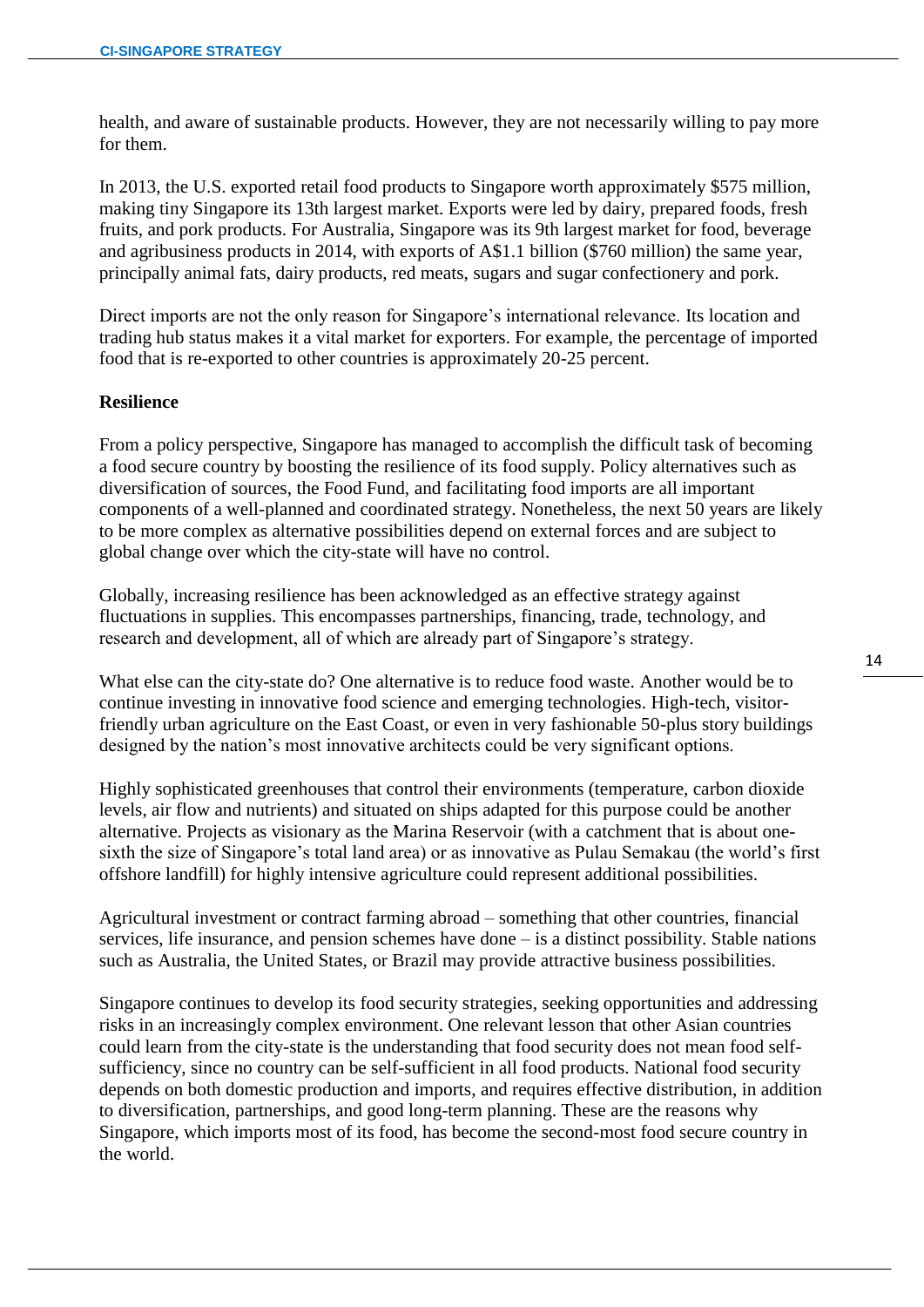# Appendix 2 - MINTOPE - CIP- SoCI - Singapore Fact Finding Mission - 7 to 10 February 2017

 $\overline{a}$ 

Hervé Calmy - Program Manager, MINTOPE Stephanie Lai – Project Officer, Phosphate Resources Limited Chris Su – Governance, Research, Policies & Grants Officer, Shire of Christmas Island

# **Face to face meetings in Singapore with:**

- Adrian Lochrin Australian Deputy High Commissioner
- Frank Belitz Senior Investment Director Austrade
- Peter Warring Dean, Murdoch University, Singapore Campus
- Chris Vas Singapore Centre for Research & Innovation, Productivity & Technology
- Prof. Paul Teng Principal Officer National Institute of Education
- Zeng Wanting Manager Agri-commodities International Enterprise Singapore
- Lim Tzu Ling Manager Metals & Minerals International Enterprise Singapore
- Jian Xiong David Tan Research Assistant Dep. Biological Sciences NUS

Email contact with: Peter Chia Leong Bin – COO Temasek Life science Laboratory (TLL)

# **Australia Singapore Comprehensive Strategic Partnership (CSP)**

The overarching aim of the CSP is to facilitate the ultimate economic integration of Australia and Singapore. It has an evolving function similar to the trans-Tasman relationship.

From Australia's perspective, the CSP allows access to the broader Asian market whilst attracting Singaporean investors into Australia.

Singapore is the financial hub for South East Asia (SEA) and has access to Singaporean and other SEA capital investors. Singapore is the 4th largest foreign investor in Australia. The most common investment presently is in real estate, and Singapore is the 3rd largest investor in Hotels (including interests in Casinos/Genting Headquarters in Singapore).

Singapore investors are interested in established businesses that are trending up (growth), with 20% return potential. Singapore private enterprises tend to wait for a policy position to be put forward by the Singaporean Government before investing. The government also listens to private industry for direction.

Temasek (net portfolio value at S\$242 billion) are normally not interested in investment opportunities under \$100 million, targeting businesses \$500 million or more. Current investment interests are Farms, Industries, Innovation and Food Security.

Singapore private wealth is currently investing in hotels and is getting attracted to agriculture, however, they usually require full scope of feasibility studies.

There is consensus of opinion in Singapore that the Indian Ocean Territories (IOT) could ultimately play a role in the CSP, in particular in the fields of education, research, innovation, tourism and food production. From a commercial and business perspective the most efficient way to put the IOT on the map and attract investment from Singaporean businesses is through *Austrade* (Chris Rees) and the *Northern Australia Initiative* (NAI)*.* The NAI is interested in innovation & partnerships and James Cook University has already seized upon such opportunity in Singapore.

# **Food security**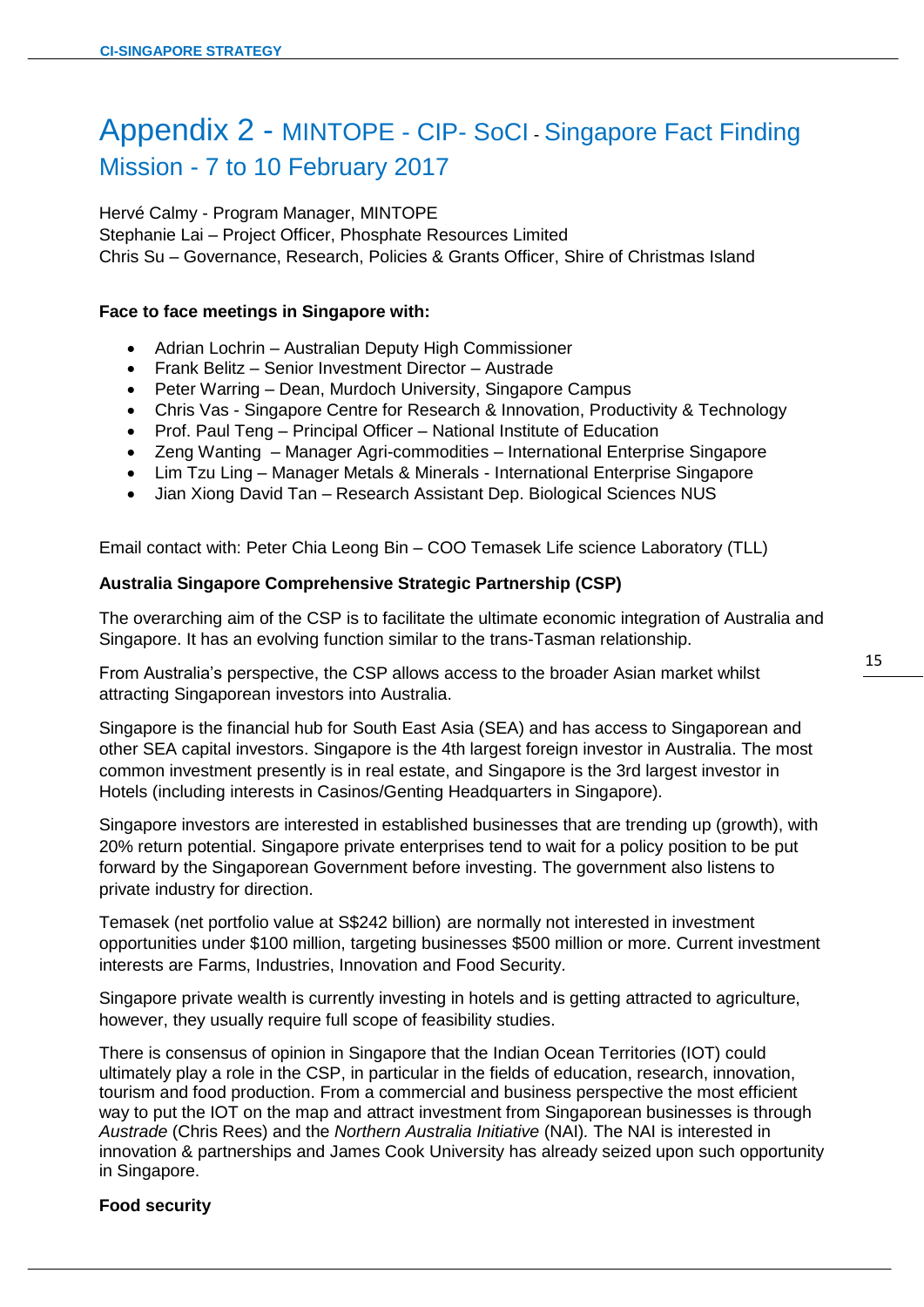Food security is critically important to Singapore's sustainability. Singapore imports almost 90 percent of its food (worth over \$15 billion per annum), and less than 1 percent of its land area is used for agriculture. Yet Singapore is recognised as the second-most food secure country in the world.

 $\overline{a}$ 

The Agri-Food and Veterinary Authority (AVA) has established the *Food Security Roadmap* to enhance the city-state's food security, provide further resilience against potential food supply disruptions, diversify its external food sources and optimise local productions

The Roadmap aim is achieved by:

- Boosting local "high tech urban farm" productivity (*Food Fund*)
- Securing long term arrangements with external suppliers (Malaysia, Thailand
- Purchasing external farmland in nearby locations (Batam, Bintan, Johore)
- Developing R&D programs (floating farms, soils/nutrients, land reclamation)
- Facilitating partnerships, financing, trade and new technologies\

In the context of developing agri-businesses and partnerships, AVA's main focus is on food import whilst the Ministry of National Development (MND) focuses on food and water security. The Singapore government is also involved through Temasek Holdings in a major aquaculture project at St John Island.

The MINTOPE program, disused mining areas outside the National Park on Christmas Island and to some extent Cocos Islands (with aquaculture) all have a realistic potential to align with, and be part of, AVA and MND's long term food security strategy.

#### **Next Generation Sequencing (NGS) of phosphate solubilising bacteria**

The MINTOPE/Australian Research Council (ARC) program currently sends biological samples from Christmas Island for genome sequencing to Victoria, Switzerland or the USA.

There is NGS capability in Singapore at the Nanyang Technology University, Singapore (NTU). A joint research scenario between NTU and Murdoch University, in partnership with the ARC, may be possible. A key contact in Singapore is Professor Stefan Shuster, from the Centre for Life Science and Engineering (SCELSE). The research steps would be:

- Bacteria field prospecting and culture
- Identification of phosphate solubilisation bacteria (solubilisation tests).
- Whole genome sequencing (NGS) to identify the genes involved in phosphate solubilisation
- Experiment with production of dedicated phosphate solubilising bacteria
- Experiment plant growth responses to these bacteria in soils with high levels of unavailable phosphate.

Another NGS research avenue could be through the Department of Biology of the Singapore Museum currently involved with fungi. The MINTOPE team has already undertaken a macro fungal survey on Christmas Island given the importance of fungi as potential pathogens, a valuable source of food and central to the production of antibiotics.

#### **Aquaculture**

MINTOPE is involved in a modest and successful aquaponics program on Cocos Home Island. There is recognition that the IOT offers a bio-secure environment with clean water most appropriate for aquaculture, high value hatcheries and the development of fish vaccine businesses. There may be an opportunity for a research and development partnership with the Singaporean St John Island Centre for Aquaculture Research.